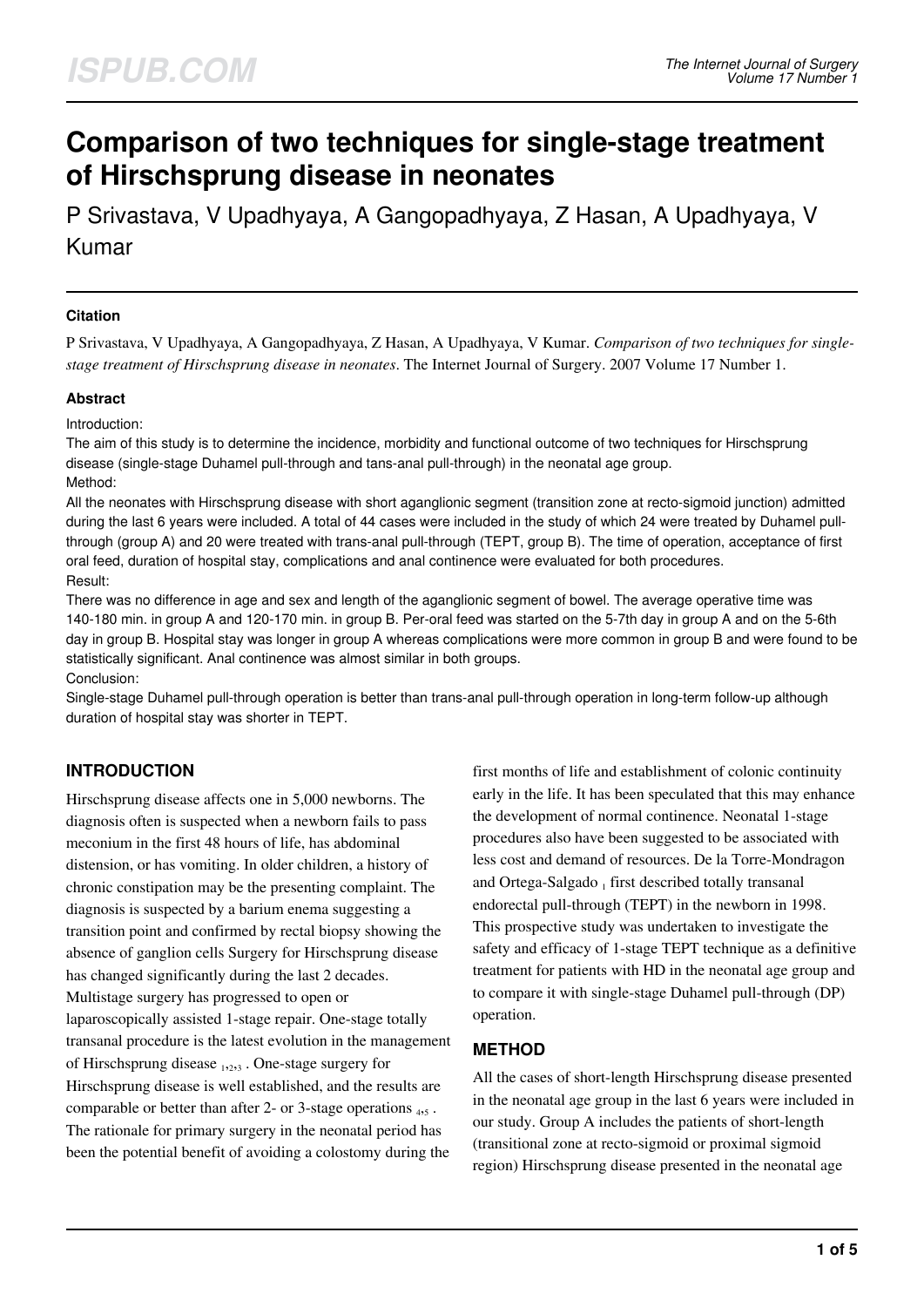group during March 1999 – Feb. 2002 and treated by singlestage Duhamel pull-trough without protecting colostomy. The patients of short-length Hirschsprung disease presented in the neonatal age group during March 2002 – Feb. 2005 and treated with by single-stage transanal rectal pull-through were grouped in group B. A total of 44 patients were included in our series of which 24 in group A and 20 in group B (table 1).

#### **Figure 1**

#### Table 1: Showing comparative parameters in the two groups

|                       | Group A (DP)                 | Group B (TEPT)               |
|-----------------------|------------------------------|------------------------------|
| No. of cases          | 24                           | 20                           |
| Age group             | $12 - 30$ days               | $14 - 30$ days               |
| Sex                   | M(15), F(9)                  | M(13), F(7)                  |
| Length of aganglionic | Transitional zone at RS - 18 | Transitional zone at RS - 15 |
| segment               | Transitional zone in PS - 6  | Transitional zone in PS - 5  |

The mainstay for diagnosis of Hirschsprung disease was history, clinical examination and radiological investigation (barium enema) preoperatively and frozen section examination per-operatively. All the patients were operated by a single surgeon. The patients were evaluated on the basis of per-operative time, commencement of oral feed, duration of hospital stay, complications, anal continence and followup records. Statistical analysis was done by using Fisher's exact test. An analogue scoring system  $_{12}$  was used to provide a functional outcome score for each child, using a combination of questionnaire follow-up, patient interview, and case-note review.

Normal bowel habit – 1 Soiling  $< 1$  per week  $-2$ Soiling  $> 1$  per week  $-3$ Daily soiling or need of enema – 4 Major revision surgery  $-5$ 

Satisfactory outcome was defined as a score of 1 or 2. Poor outcome was defined as 3, 4, or 5. All the patients in followup were assessed by 3 senior consultants in follow-up.

# **RESULTS**

Patients in both groups were comparable in age of presentation and length of aganglionic segment and the difference between the two groups was statistically significant. The most common presentation was abdominal distension followed by inability to pass meconium, then enterocolitis and constipation and lastly bilious vomiting.

The average operating time for DP was 161 min. (range 140-180 min.) while for TEPT it was 146 min. (range 120-170 min, table 2).

## **Figure 2**

Table 2: Comparison between two the groups

|                           | Group A                 | Group B                 |
|---------------------------|-------------------------|-------------------------|
| Per-operative time        | 161 min. (range140-180) | 122 min. (range110-150) |
| Commencement of oral feed | 6th.8th day             | 5th.6th day             |
| Hospital stay             | 11 days (range 9-15)    | 8 days (range 6-11)     |

Peroral feed was started on the  $7<sup>th</sup>$  day in group A whereas in group B it was started on the  $5<sup>th</sup>$ . Hospital stay for patients in group A was 11 days (range 9-15) whereas in group B it was only 8 days (range 6-11). The difference between the two groups was not found to be statistically significant.

Complications were more common in group B (constipation requiring suppository/enema – 8 patients, enterocolitis – 6, stricture in 6 patients of which two required re-operation and four were managed by regular anal dilatation in group B whereas three patients in group A had constipation and two had enterocolitis, table 3).

## **Figure 3**

Table 3:Complications

|                                         | Group A (n=24) | Group B (n=20) |
|-----------------------------------------|----------------|----------------|
| Enterocolitis                           | $2(8.4\%)$     | $8(40\%)$      |
| Constipation                            | 3 (12.5%)      | $8(40\%)$      |
| Stricture at anal region                | None           | 6 (30%)#       |
| Requirement of anal dilatation          | None           | $6(30\%)$      |
| Retained spur                           | 2(8.3%)        | None           |
| Recto-vesical fistula                   | Ü              | 1(5%)          |
| Revised surgery or diversion            | 1              | 3(15%)         |
| Frequency of stool at time of discharge | 10-12/day      | $8-11$ /day    |
| Frequency of stool at 6 month follow-up | 5-8/day        | $4-6$ /day     |
| Frequency of stool at 15 months         | $3-4$ /day     | $2-4$ /day     |
| Death                                   | $1*$           | $\overline{0}$ |
| Total complications                     | 12/24          | 28/20          |

The higher incidence of enterocolitis in group B was found to be statistically significant (p-value  $= 0.02$ )

The incidence of stricture at the anal region was statistically higher in group B in comparison to group A (p-value  $= 0.01$ )

# one of these required diverting colostomy and one required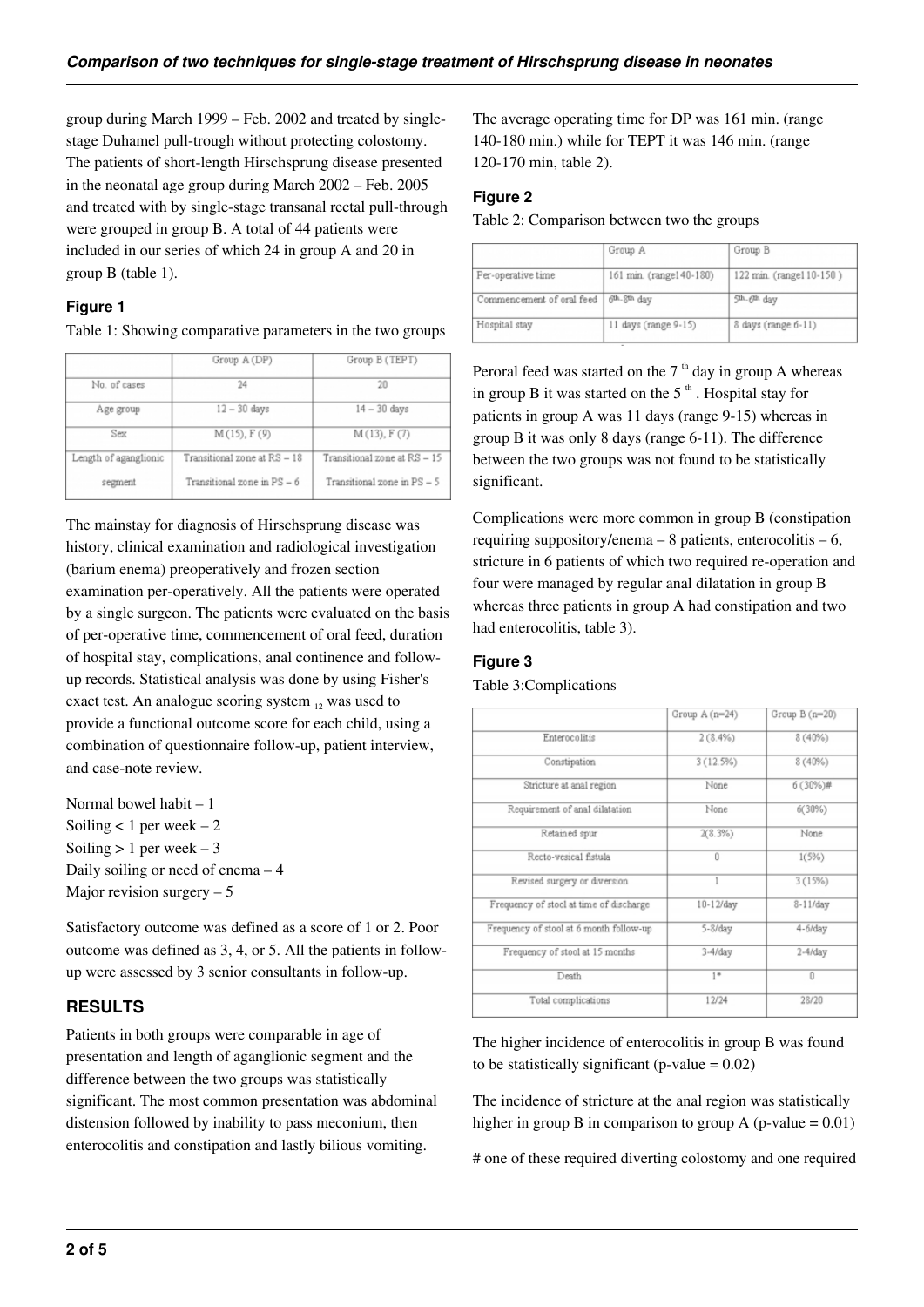stricturoplasty.

\* due to associated congenital cardiac disease.

Incidence of enterocolitis and anal stricture was significantly higher in group B in comparison to group A. P-value was 0.02 for enterocolitis and 0.01 for anal stricture (table 3).

In follow-up, patients of both groups were continent with minimal soiling of the clothes (the frequency of stool and soiling of clothes was higher in group B during initial follow-up); the patients in group B required anal dilatation (due to stricture formation) whereas patients of group A were passing stool properly. Satisfactory results according to the scoring system were found in 17 (70.3%) and 10 (50%) patients of group A and B, respectively.

#### **DISCUSSION**

A number of operative strategies have been described for Hirschsprung disease. All are perceived to have relative merits and weaknesses, supported in some cases by medium and long-term outcome data  $_{7,8}$ . One of the essential limitations of an entirely TEPT is the proximal extension of the aganglionic segment beyond the sigmoid colon; so we have included cases with short aganglionic length, that is diseases with transitional zones at the recto-sigmoid or distal to it, though a long segment or unclear transition zone should not be considered an absolute contraindication for TEPT approach. The procedure can be started transanally, switching to an additional laparatomy if the transition zone cannot be reached from below  $_8$ . The remaining seromuscular cuff after conventional EPT or TEPT has been accused for the development of postoperative obstructive symptoms, constipation, and enterocolitis in some patients  $_3$ . In the present study, the transition zone was confirmed by frozen section biopsy. Albanese et al. 9 left a considerable long cuff, but they cut it posteriorly. One of the crucial points of criticism for the TEPT approach is the significant stretching of the anal sphincters during mucosectomy with its potential impact on postoperative continence status particularly in older children with marked hypertrophy and dilatation of the colon  $_{8,10}$ . This may be the cause of transient soiling and increased frequency of bowel motions in patients of group B (probably because of the stretch effect). Another critical issue is related to the relatively distal level of rectoanal anastomosis in many patients undergoing TEPT technique.

A low anastomosis at or distal to the dentate line may damage the delicate nerve endings that play a part in

anorectal continence  $_8$ . Patients with lower anastomosis at or distal to the dentate line were associated with higher frequency of transient soiling for more prolonged periods than those with more proximally located anastomoses as seen in our follow-up patients.

Enterocolitis has been considered one of the main problems in patients with HD both before and after definitive treatment. The incidence of enterocolitis in the present series was 25% which is comparable to other reported series  $_{13}$ . Enterocolitis was found to be significantly higher in group B (40%) in comparison to 8.4% in group A ( $p=0.02$ ) and is similar to other reported series  $_{3\cdot10\cdot11\cdot12}$  whereas Mohamed et al. 14 reported lower incidence of enterocolitis in patients operated by TEPT procedure.

Stricture formation is common in TEPT technique; there is a general tendency to reserve anal dilation or bouginage to cases with existing or potential risk of stricture formation  $_6$ . In the present series, anal stricture was observed in 8 (40%) cases in group B, whereas none of the cases of group A developed anal stricture (table 3). We believe that postoperative routine anorectal bouginage is an effective tool to prevent the occurrence of anal stricture and to decrease both the frequency as well as the severity of enterocolitis, particularly in neonates and young infants.

Constipation was observed in 27.7% (12/44) in the present series which was slightly higher than in other reported series  $15,16$ . The incidence in the literature ranges from 6% to 27%. The incidence of constipation was higher in group B (40%) in comparison to group A. (12.5%), though this was not found to be statistically significant. The results in the present series were contrary to the results of Mohamed et al.  $_{14}$ 

Functional results were slightly better in group A in comparison to group B, but were not found to be statistically significant in long-term follow-up; satisfactory results were found in 70.3% of cases in group A and only 50% in group B. The main objective of the present study was to compare the results of single-stage DP and single-stage TEPT; so we have not included the patients with long aganglionic segment of bowel. Both groups were identical in age, sex and aganglionic length of the bowel (table 1) and all cases were operated by the same surgeon to avoid any discrepancy in the results.

#### **CONCLUSION**

Single stage Duhamel pull-through operation is a safe procedure in neonates with satisfactory results. TEPT is also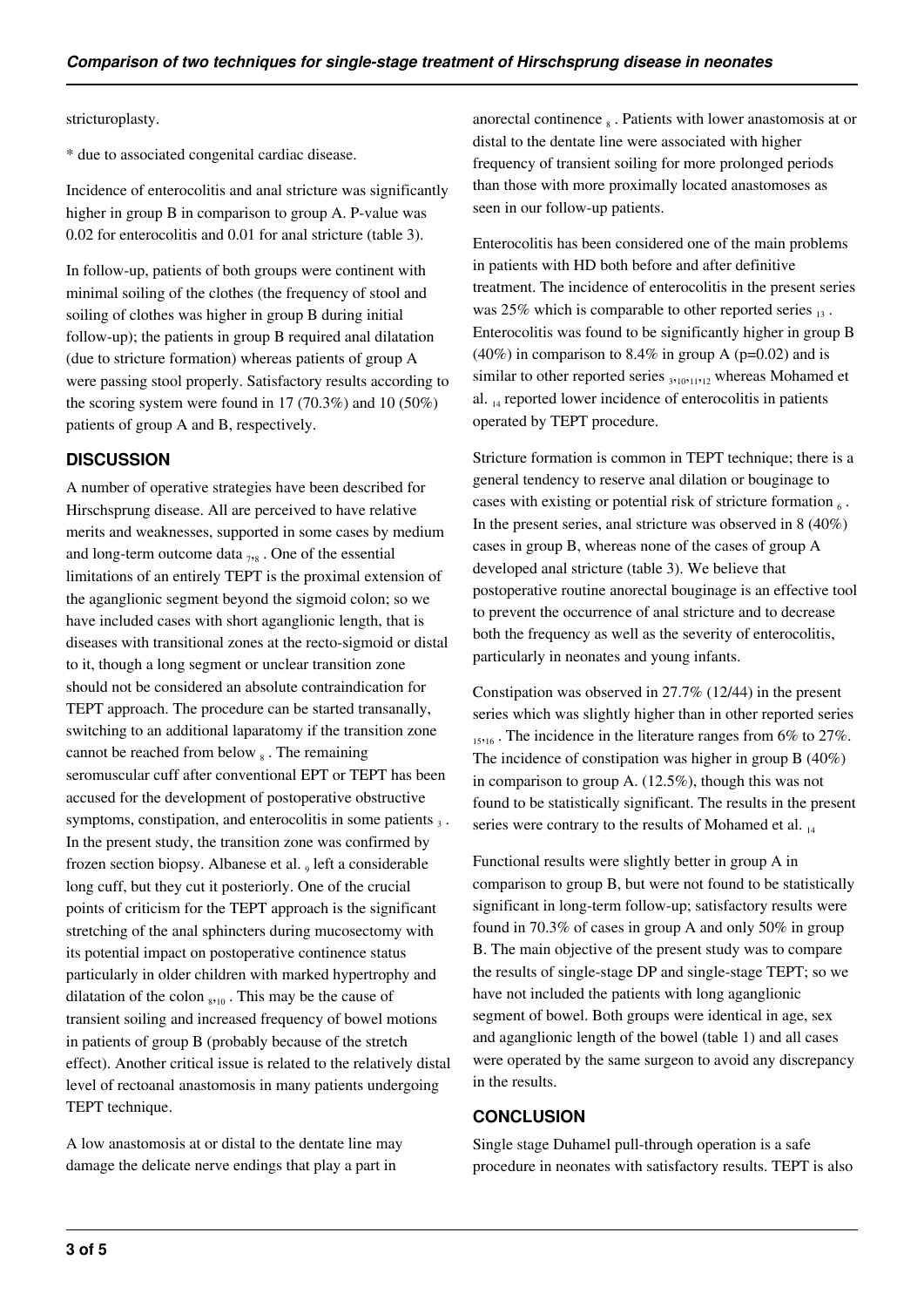a good alternative, but the complication rates are higher.

#### **CORRESPONDENCE TO**

Dr. Punit Srivastava Department of Pediatric Surgery IMS,

BHU Varanasi, 221005 U.P. India

Contact2ps@rediffmail.com

#### **References**

1. L. de la Torre-Mondragon and J.A. Ortega-Salgado, Transanal endorectal pull-through for Hirschsprung's disease. J Pediatr Surg 33 (1998), pp. 1283-1286 2. C. Albanese, R.W. Jennings, B. Smith et al., Perineal onestage pull-through for Hirschsprung's disease. J Pediatr Surg 34 (1999), pp. 377-380. 3. Y.Gao, X. Zhang, Q. Xu et al., Primary transanal

rectosigmoidectomy for Hirschsprung's disease: Preliminary results in the initial 33 cases. J Pediatr Surg 36 (2001), pp. 1816-1819.

4. J.C. Langer, P.G. Fitzgerald, A.L. Winthrop et al., Onestage versus two-stage Soave pull-through for Hirschsprung's disease in the first year of life. J Pediatr Surg

31 (1996), pp. 33-36.

5. K.R. Shankar, P.D. Losty and G.L. Lamont, Transanal endorectal coloanal surgery for Hirschsprung's disease: Experience in two centers. J Pediatr Surg 35 (2000), pp. 1209-1213.

6. C.T. Baillie, S.E. Kenny, R.J. Rintala et al., Long-term outcome and colonic motility after Duhamel procedure for Hirschsprung's disease. J Pediatr Surg 34 (1999), pp. 325-329.

7. D. Bourdelat, P. Vransky, R. Pagés et al., Duhamel operation 40 years after: A multicentric study. Eur J Pediatr Surg 7 (1997), pp. 70-76.

8. M.E. Höllwarth, M. Rivosecchi, J. Schleef et al., The role

of transanal endorectal pull-through in the treatment of Hirschsprung's disease-A multicenter experience. Pediatr Surg Int 18 (2002), pp. 344-348.

9. C.T. Albenese, R.W. Jennings, B. Smith et al., Perineal one-stage pull-through for Hirschsprung's disease. J Pediatr Surg 34 (1999), pp. 377-380.

10. K. van Leeuwen, J.D. Geiger, J.L. Barnett et al., Stooling and manometric findings after primary pull-throughs in Hirschsprung's disease: Perineal versus abdominal approaches. J Pediatr Surg 37 (2002), pp. 1321-1325.

11. E.A. Elhalaby, A.G. Coran, C.E. Blane et al.,

Enterocolitis associated with Hirschsprung's disease: A clinical-radiological characterization based on 168 patients. J Pediatr Surg 30 (1995), pp. 76-83.

12. .R. Shankar, P.D. Losty, G.L. Lamont et al., Transanal endorectal coloanal surgery for Hirschsprung's disease: Experience in two centers. J Pediatr Surg 35 (2000), pp. 1209-1213.

13. Essam A. Elhalaby, A. Hashish, M.M. Elbarbary, H.A. Soliman, M.K. Wishahy, A. Elkholy, S. Abdelhay, M. Elbehery, N. Halawa, T. Gobran, S. Shehata, N. Elkhouly,

A.F. Hamza. Transanal one-stage endorectal pull-through for Hirschsprung's disease: a multicenter study. J. Pediatr. Surg 39 (2004), pp. 345-51.

14. Mohamed I. El-Sawaf, Robert A. Drongowski, Jennifer N. Chamberlain, Arnold G. Coran and Daniel H.

Teitelbaum. Are the long-term results of the transanal pullthrough equal to those of the transabdominal pull-through? A comparison of the 2 approaches for Hirschsprung disease. J Pediatr. Surg 42 (2007), pp. 41-47.

15. D.H. Teitelbaum and A.G. Coran, Primary pull-through for Hirschsprung's disease, Semin Neonatol 8 (2003), pp. 233-241.

16. T.L. Marty, T. Seo and M.E. Matlak et al., Gastrointestinal function after surgical correction of Hirschsprung's disease: long-term follow-up. J Pediatr Surg 30 (1995), pp. 665-658.